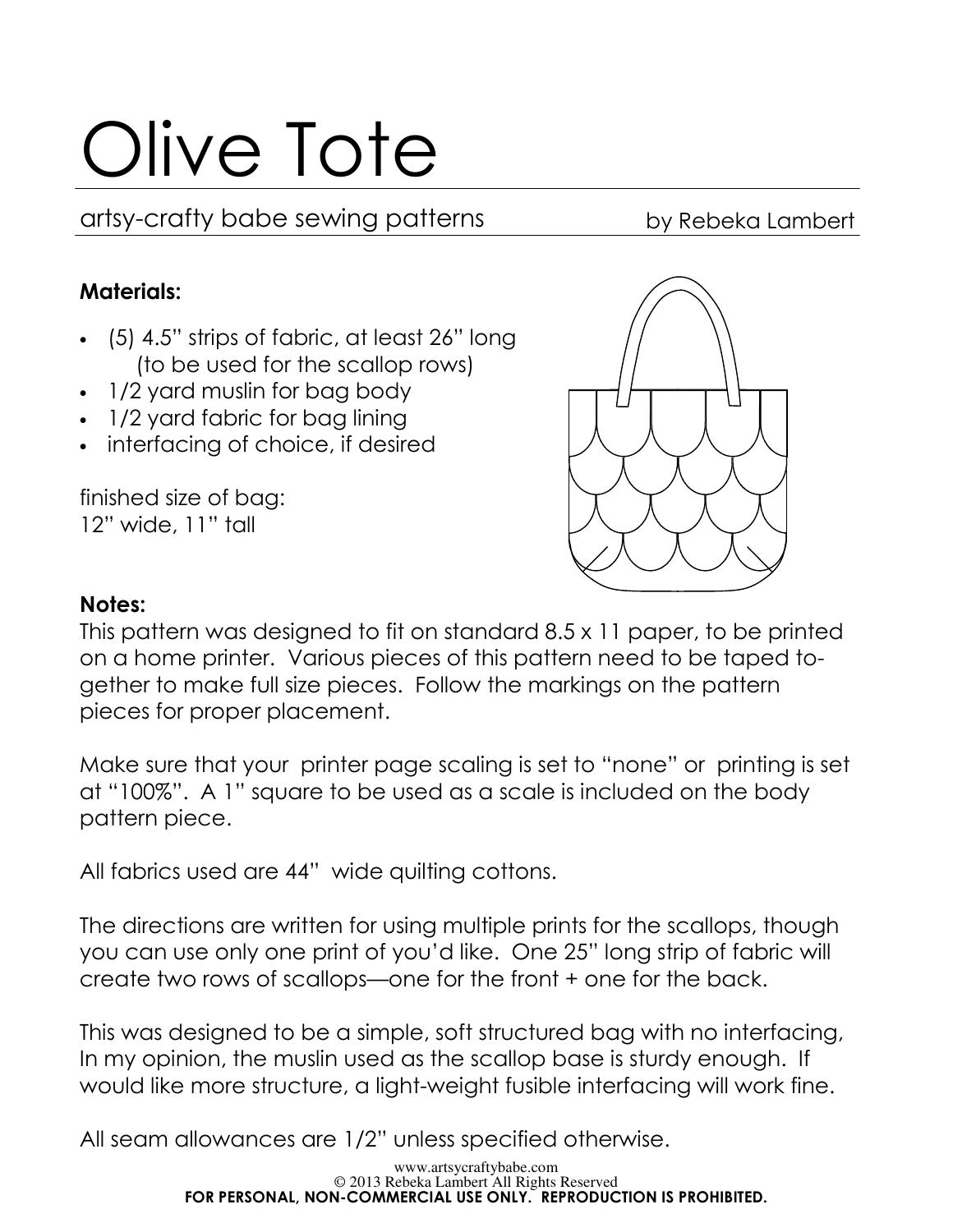# Cut fabric:

Cut out all pattern pieces and fabrics:

(2) body pieces from muslin, (2) body pieces from lining, (2) pocket pieces, (4) row A scallops from two 4.5" strips, (4) row B scallops from two 4.5" strips, (2) 13" pieces (no scallops) from remaining 4.5" strip, (2) 4" x 20" pieces from lining fabric for straps

# Scallops:

\*All rows are placed and sewn onto the muslin body base right side up with raw edges exposed.

Begin by placing the 13" non-scallop strip of fabric along the bottom of a muslin body front, lining up the strip bottom with the muslin bottom. Sew along the top of the strip to attach it to the muslin using a 1/4" seam allowance (you'll trim the rounded corners later). Next, place a row A of scallops on top of the straight row, overlapping the scallop row so that it covers the stitches of the previous row. Sew the row of scallops onto the muslin along the top edge and bottom (there's no need to sew along the sides). Next, repeat the process with a row B of scallops, again overlapping the rows so that the bottom of the scallops hit where the scallops join on the row before and the stitches are covered. Repeat with another row A, then row B. The last row B should line up with the top of the bag front. Once complete, trim the corners of the straight row and any overlapping scallop side pieces to match that of the muslin front.



Repeat entire process for the second muslin front.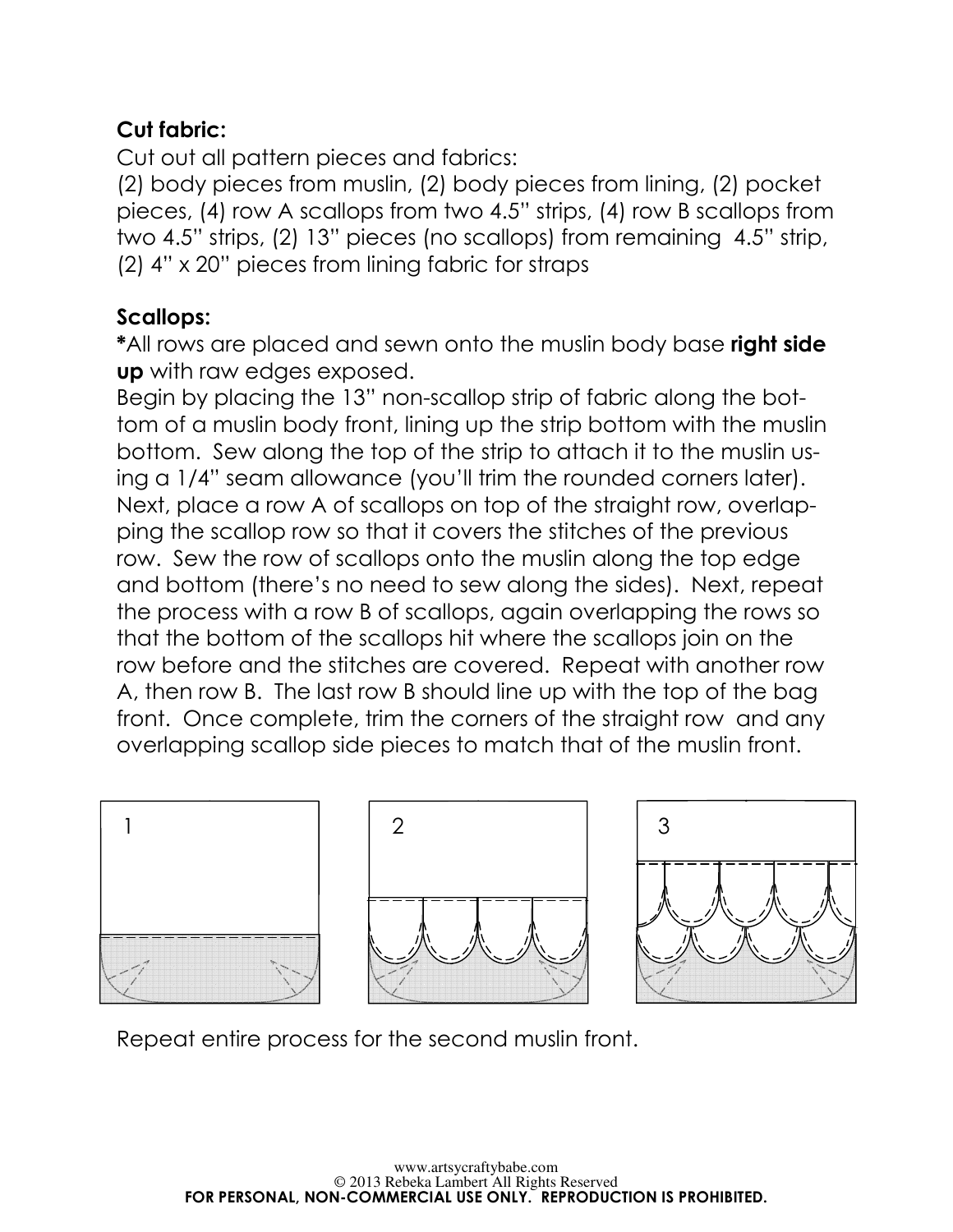## Make the pocket:

Place right sides together. Beginning on a side, sew around the bottom curve, opposite side, and top, ending on the side you began on, a few inches from where you began, leaving an opening. Clip the top corners of the pocket to reduce bulk and around the bottom



curve for a smooth finish. Turn the pocket right side out, then press. Position the pocket in the center of a lining piece, 3" down from the top edge. Sew the pocket to the lining around the sides and bottom of the pocket (this will close up the opening you left on the side).

#### Bottom darts:

Transfer dart markings from the pattern to the wrong side of the fabric. On the wrong side of the fabric, sew darts, making sure to backstitch at each dart point.



Sew all darts on both the exterior and lining.

#### Sew bag body:

With right sides together, line up raw edges and bottom darts of the bag exterior. Sew around the sides and bottom of the bag.

Repeat for the lining.

#### Attach bag and lining:

With the bag exterior **right side in** and the lining **right side out**, insert the lining into the exterior, right sides together. Line up the side seams, and all raw edges. Sew all around the top edge of the bag, leaving about a 4" opening to be used for turning. Using that opening, pull the exterior and lining through, turning the bag right side out.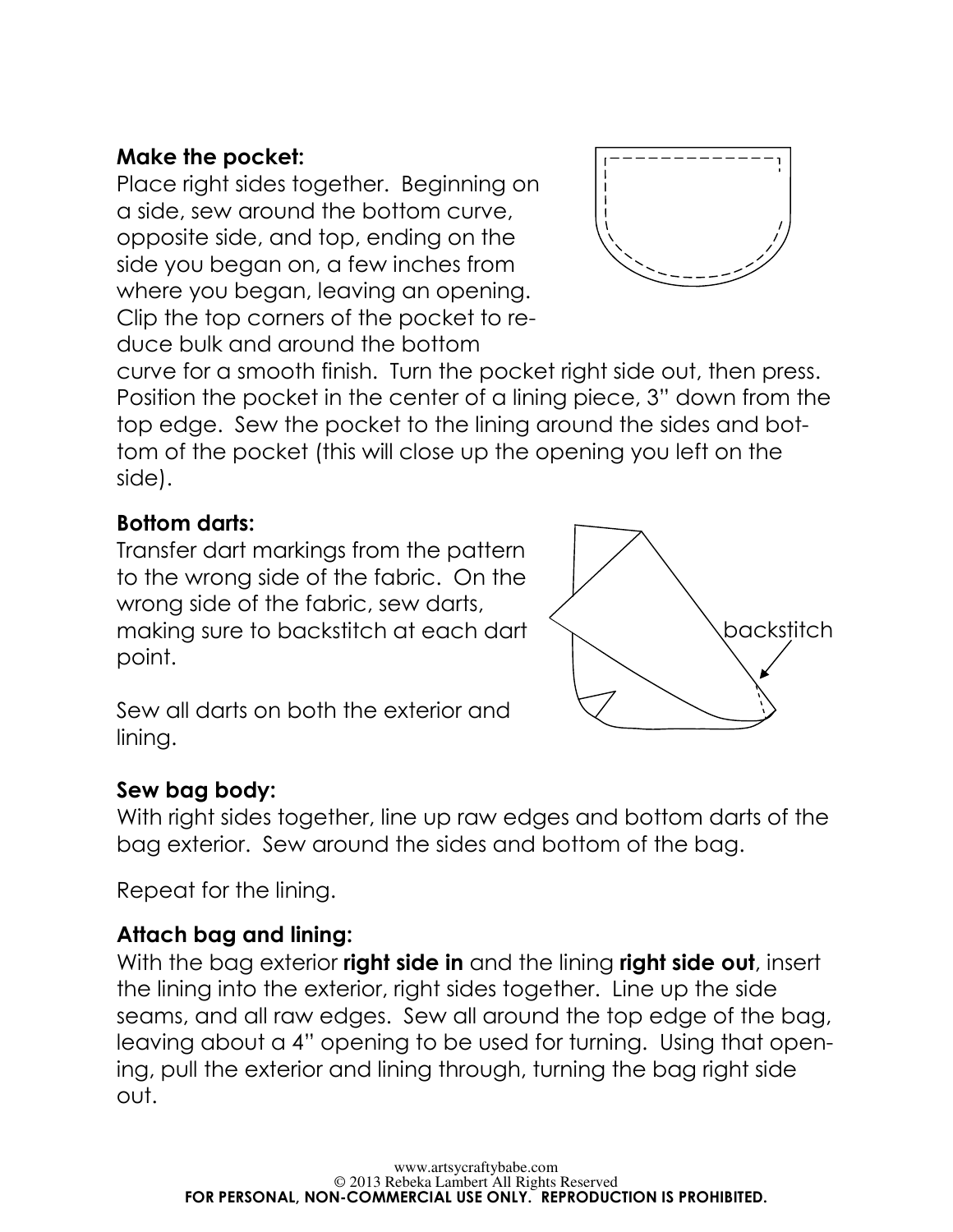Stuff the lining into the exterior of the bag, while smoothing out all the wrinkles. Topstitch around the top of the bag a scant 1/4" from the edge. In doing so you'll close up the opening you left for turning.

#### Make straps:

Begin by folding one strap in half lengthwise, wrong sides together. Press the fold. Open the strap up, then fold the long sides of strap to the center, using the previous fold line as a guide (fig. a). Press the folds. Fold the strap in half again along center fold line (fig. b). Press. Repeat for the second strap. Then, sew around all 4 sides of the strap, close to the edge (fig. c).

Because these straps will be sewn to the outside of the bag, turn under 1/4" of the raw short edges and press.



#### Attach the straps:

Pin the straps to the front of the bag about 1.25" from the top edge and 2" from the side seam. You'll want to pin the straps so that the folded up edge is sandwiched between the strap and the bag. Sew the straps to the bag in a rectangle and X pattern. Make sure that you catch the folded raw edge in your seam. Repeat for second strap on the other side of the bag.



That's it—enjoy your bag!

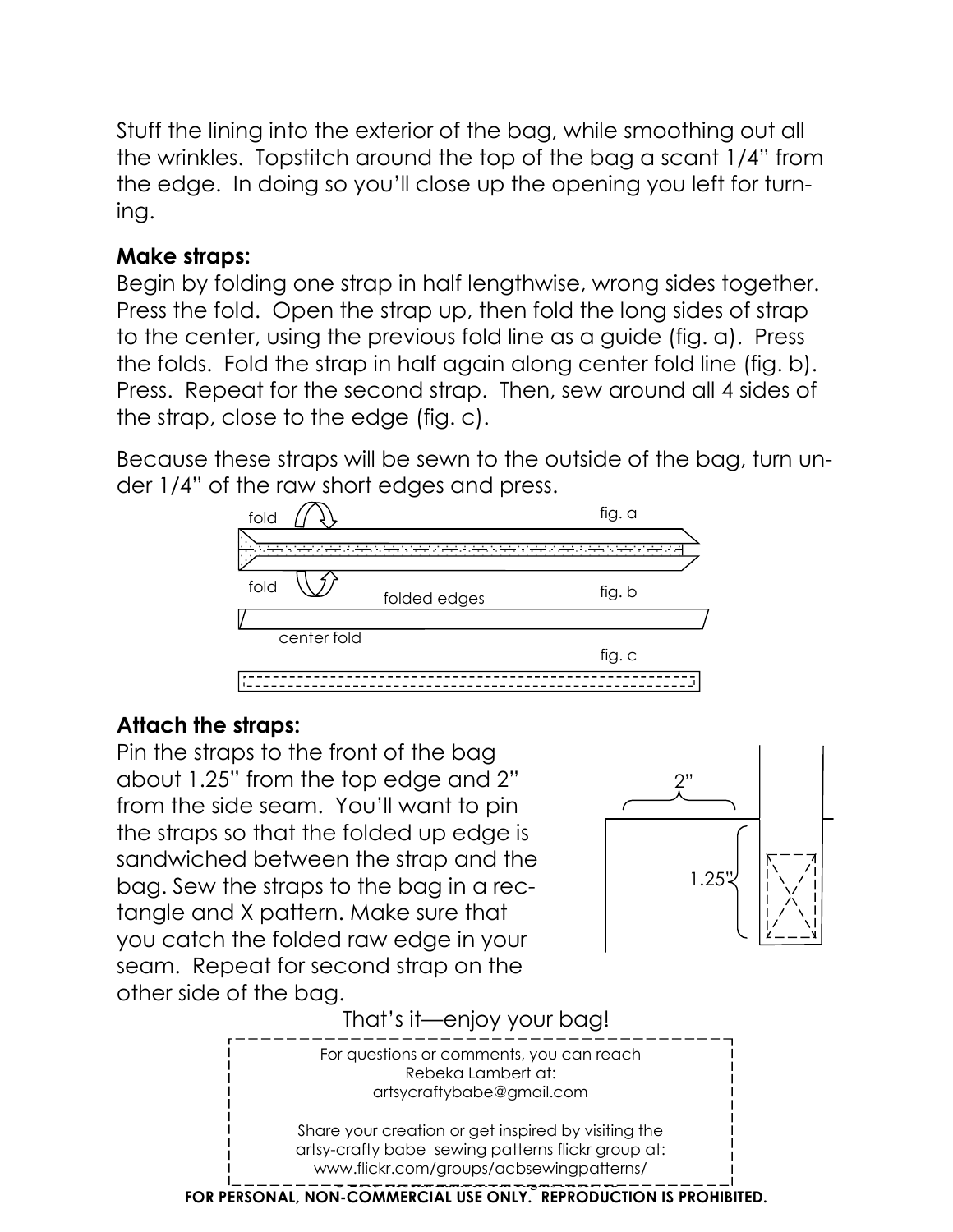

FOR PERSONAL, NON-COMMERCIAL USE ONLY. REPRODUCTION IS PROHIBITED.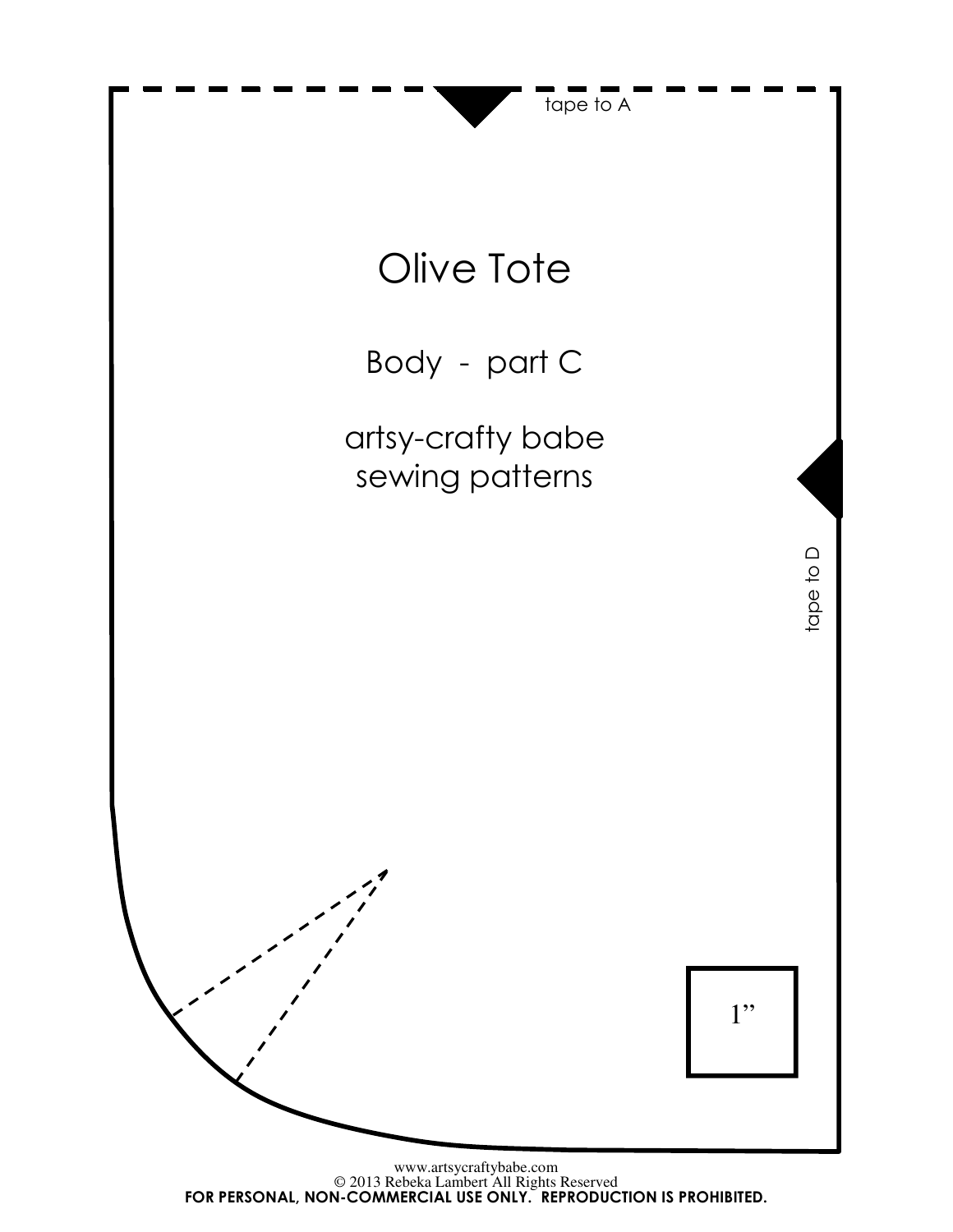

© 2013 Rebeka Lambert All Rights Reserved www.artsycraftybabe.com FOR PERSONAL, NON-COMMERCIAL USE ONLY. REPRODUCTION IS PROHIBITED.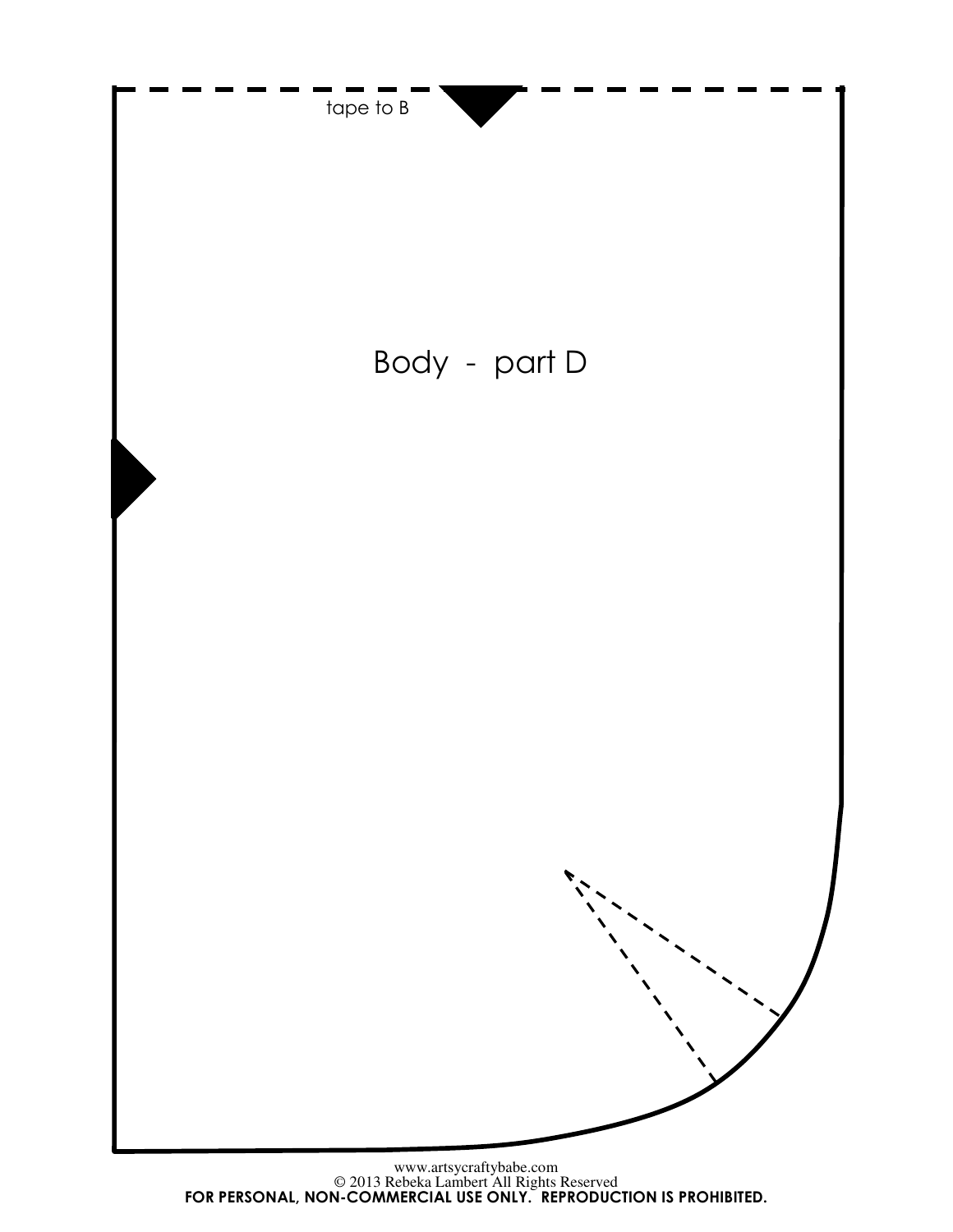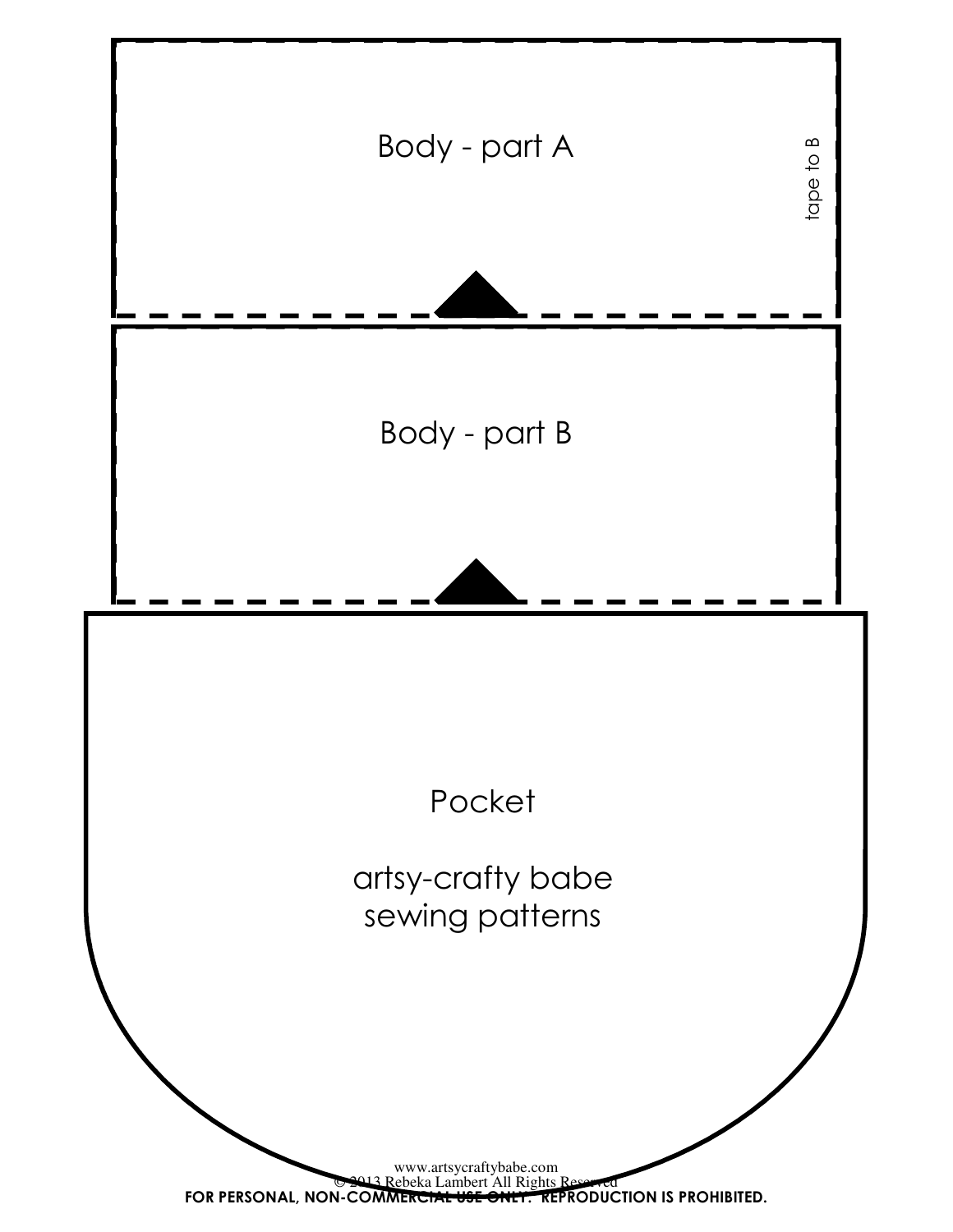

© 2013 Rebeka Lambert All Rights Reserved FOR PERSONAL, NON-COMMERCIAL USE ONLY. REPRODUCTION IS PROHIBITED.